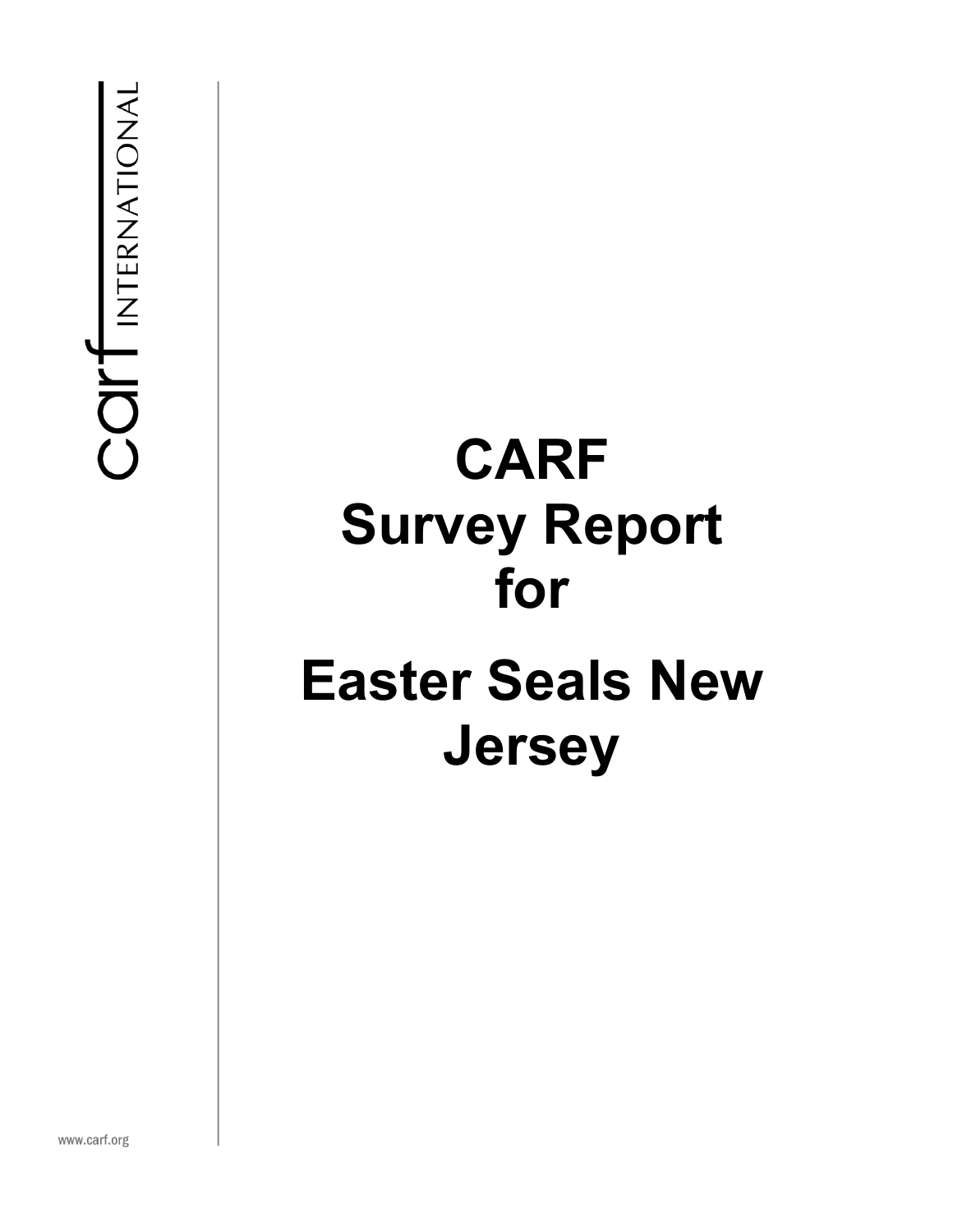#### **Organization**

Easter Seals New Jersey 25 Kennedy Boulevard, Suite 600 East Brunswick, NJ 08816

#### **Organizational Leadership**

Brian Fitzgerald, President/CEO

Charles Parry, Vice President of Services

Wendy Mirsky, Assistant VP Quality Improvement

Helen Drobnis, Chief Advancement Officer

Cheryl Young, Chief Financial Officer

Ed Chavis, Vice President, IT

Aleisha Hart, AVP Treasury and Accounting

Michael Owen, Chief Human Resources Officer

Shelley Samuels, Chief Program Officer

Christine Dante, AVP Employment Services

#### **Survey Dates**

June 20-22, 2016

**Survey Team** 

John T. Collins, II, M.P.H., Administrative Surveyor

Paul M. Herrera, M.R.C., Program Surveyor

#### **Programs/Services Surveyed**

Community Employment Services: Employment Supports Community Employment Services: Job Development Comprehensive Vocational Evaluation Services Employee Development Services Organizational Employment Services

#### **Previous Survey**

June 19-21, 2013 Three-Year Accreditation

### **Survey Outcome**

**Three-Year Accreditation Expiration: June 30, 2019** 



**Three-Year Accreditation**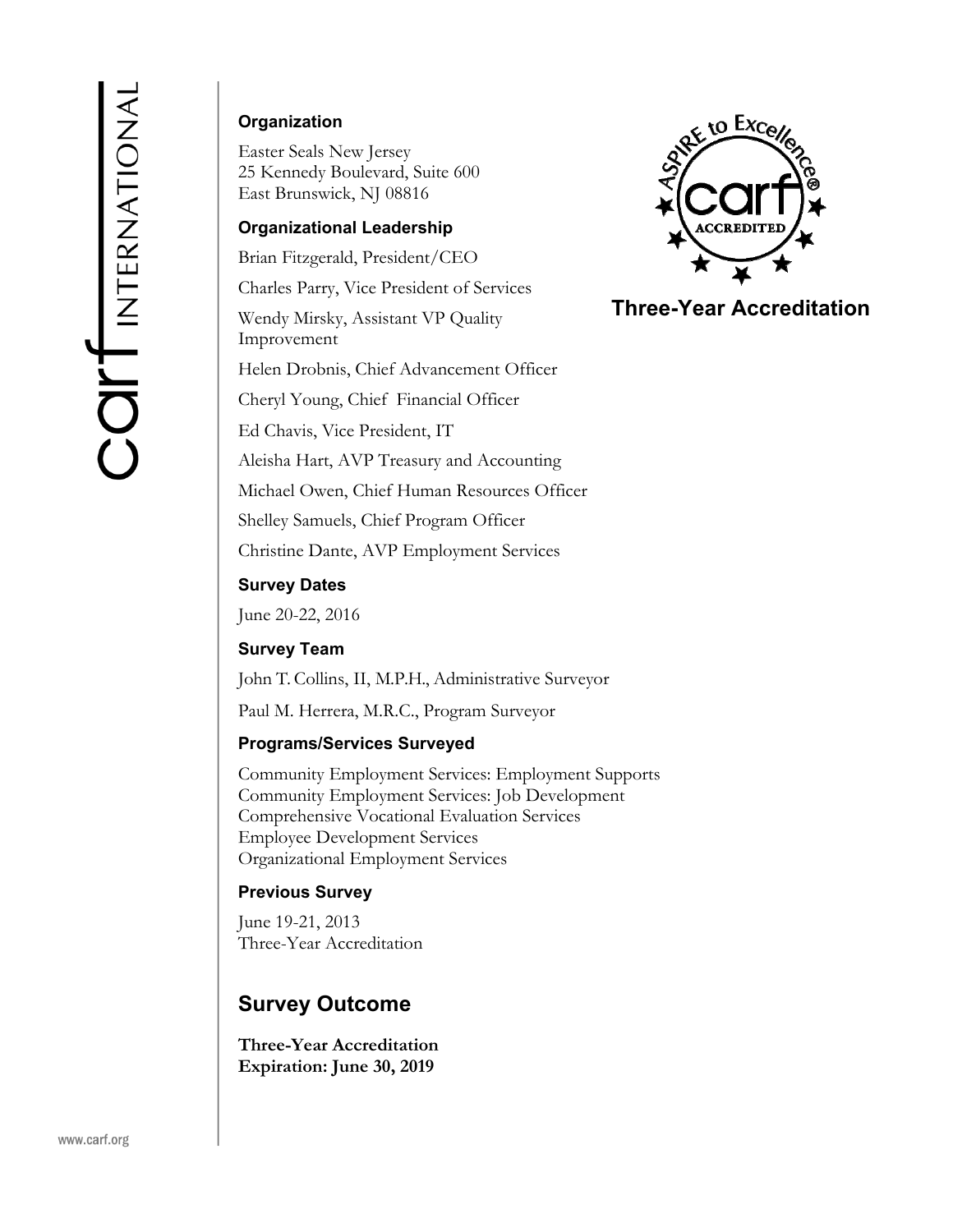## **SURVEY SUMMARY**

#### **Easter Seals New Jersey (ESNJ) has strengths in many areas.**

- ESNJ has an extremely passionate and deep commitment to its mission, vision, and core values; to providing quality services; and to quality improvement. It is evident that the organization believes in accreditation and that it utilizes the CARF standards to further improve its services and operations.
- The dedicated and professional management team is committed to delivering individualized services of high quality that meet the needs of the persons served.
- Funding agencies noted that they are very satisfied with the services provided by ESNJ.
- ESNJ benefits from a committed board that represents the diversity of the state of New Jersey. Board members have strong professional backgrounds and historical knowledge of the organization. They are highly dedicated to the mission. The board appears to fulfill its monitoring and policy-related responsibilities and to be a driving force in maintaining the organization's service delivery, operations, and overall stability.
- The organization is led by an energetic, receptive, and hardworking leadership team that sets the tone for future service delivery system quality improvements. The leadership continually strives to improve services and the life quality of persons served and to expand funding options and business practices.
- ESNJ has excellent policies, procedures, and systems to support its business operations and services. It is noteworthy that the organization has a very complete and comprehensive policies and procedures manual available online to all staff members. Its personnel orientation and training process and employment services outcomes measurement system are impressive and of excellent quality.
- It is notable that, as the only state-approved organization acting as a fiduciary for persons with disabilities, ESNJ provides fiscal intermediary services for 4,800 consumers in New Jersey.
- The organization is dedicated to encouraging staff members' professional growth and development and opportunities for continuous learning.
- Technology upgrades are in place to improve the overall effectiveness of ESNJ's business functions and service delivery. Organizational documentation is well tracked and available for easy access, and all written/printed documentation is well maintained.
- The organization is commended for its ongoing performance improvement philosophy and for maintaining outcomes measurement systems that guide its strategic growth and development.
- ESNJ is complimented for using a collaborative team process to conduct monthly organizational budget variance reviews. This successful process helps ensure that the organization operates successfully or, in the case of deficit spending, informs senior management of the organization's fiscal condition. The finance department's ability to close the fiscal month end by the fifth of the next month and to do soft closes on a weekly basis are also noteworthy. This enables the organization to quickly become informed of its cash flow and fiscal conditions.
- The organization is commended for the quality and comprehensiveness of its vocational evaluation and work adjustment services. These services provide persons served and referral sources with well-prepared, thorough reports that are relevant and functional.

CAL INTERNATIONAL